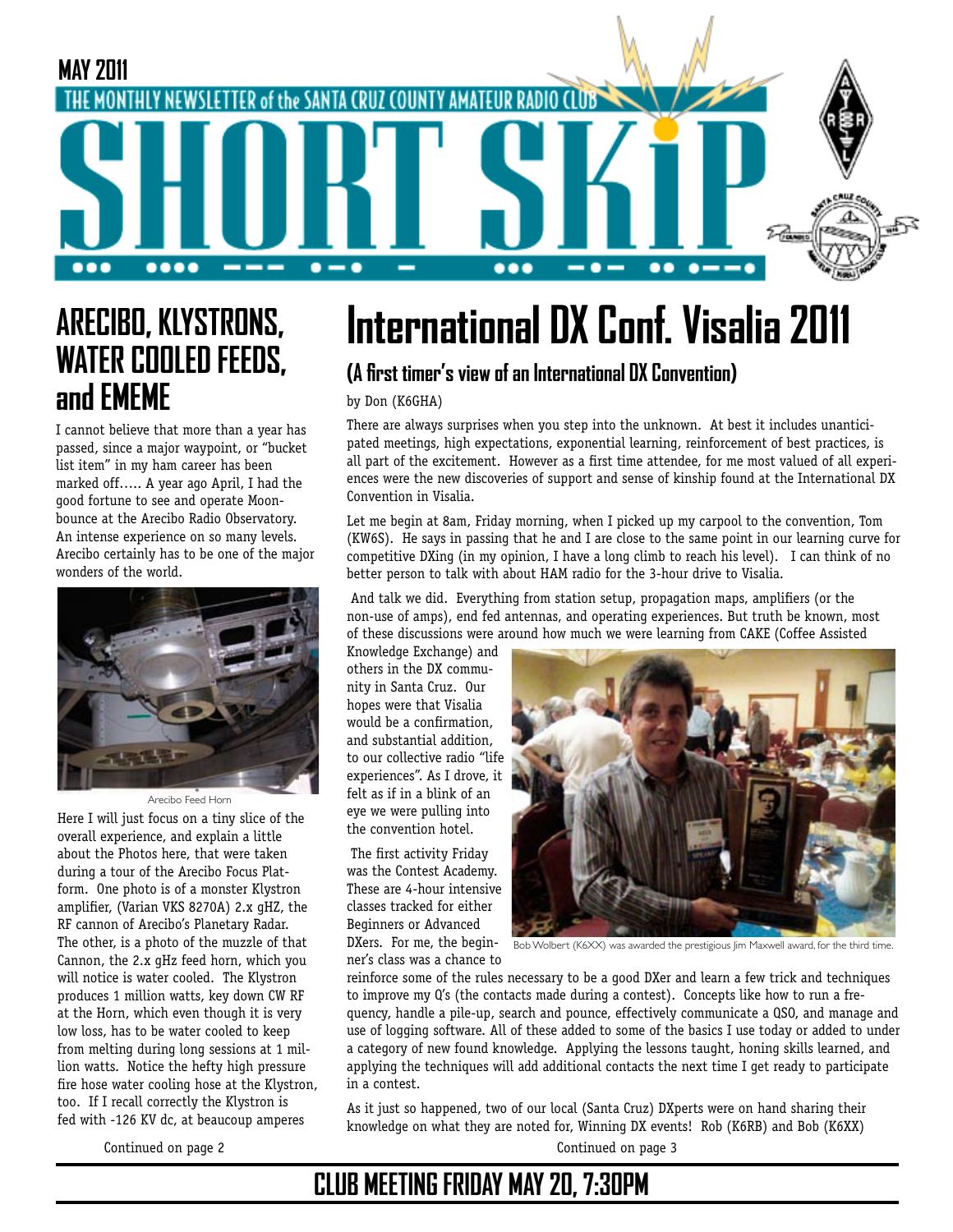

April 23—Our second session at The Abbey was very energized and well attended. I for one felt quite comfortable there.

We were pleased to welcome Bill Henley N6RHF and hope to see him more often. It is always a pleasure to have David WN5Y visit us from Texas. David is the inventor of the electroluminescent radio receiver. He is designing a companion TX using a DDS VFO made by WA1FFL. This product uses a 4-layer board as specified by Analog Devices to obtain the best possible single frequency dynamic range (SFDR). Anyone who has fought spurious artifacts will appreciate this. Great to see our Den Mother Kathleen KI6AIE as always.

Don's K6GHA enthusiasm seems to know no bounds. He was very impressed by the Visalia experience and we can look forward to publication about his experiences there. Bob K6XX was not present but we became aware of the recognition he has received recently. I know full well how valuable Bob is to our Club.

Don showed his impressive DX marked on a map of the world and described his first experience of a contact via both the short and long paths. Ten meters is opening many eyes and ears these days.

Tom KW6S talked about 2 more projects on his list, one is an end-fed half wave vertical for 40m and we discussed various matching options. The other project will involve modifying a SB220 for full-limit single-band operation on 6 meters. Air-core vs ferrite coils were debated.

Ron W6WO talked about using computers to read CW. This is of special interest to K3 users who are trying to send PSK31 using the Morse keyer. Serendipity shows up often at our sessions and never was so amazing as in this topic today. Kerry K6RRY came with two stiff volumes of research done at the Naval Post Grad School in the mid 70's. One volume had a 20-word title including words like Baynesian, Probabilistically.Conditional Mapped-memory, Markov processes. This all had to do with decoding of manual Morse transmissions. We just don't know what we don't know! Continued on page 4

#### **ARECIBO**

to make the RF, and I have some photos of that, also, (another article) That is Dr. Mike Nolan, Director of Arecibo Observatory, standing next to the Klystron. Mike gave myself, and Angel Padilla of the Observatory, the E-Ticket tour of the Platform and the Gregorian Feed Dome where

the rotary turret of many feeds, receivers and secondary and tertiary mirrors live.

There was so much to see that, I did not fully work out what I saw at the feedhorn other than that the water cooling of the horn, also meant that I or any other carbon based life wanted to be nowhere near the feed when the ON switch was pushed. Mike told me that when the on button was pushed, they could hear their Echoes off the moon TWICE. That's EMEME. He also said there is an extensive check

Radar, used about once a month. Instead of Carbon Based compounds they are now elemental carbon. I took the photo of the rotary feed turret, noting the extremely fine machining on the the Radar Receiver horn cover mechanism, right next to the Microwave blow torch. Then I figured out why the precision work there. While map-



Arecibo Klystrom



Arecibo antenna looking down

list that he is personally responsible for checking off before pushing the on button. All living things have to be cleared from many areas of the Dish and site if they want to continue to live when they turn on the blowtorch at 2.x gHz. Other photos I have show scorch marks left by birds, who had nests on/in the Gregorian reflectors that did not get out before use of the Planetary

### **SCCARC DIRECTORY UPDATES:**

Alan Harwylyshen K2ACK now has his General license; his spouse is KC, KI6TDK; and his email address is incorrect in the directory, but you can use k2ack@k6bj.org to email him. The Steinbruner family's city is incorrect in the directory; they live in Aptos. —Kathleen KI6AIE

ping close objects like the moon, the Cryogenically cooled receiver has to be isolated from the 1 megawatt Microwave right next door. So the transmitter transmits a microwave blowtorch blast to the moon, with the receiver feed tightly sealed under the aluminum cover, which then has to open fully within 2.5 seconds to hear and record the bounce. This Transmit receive cycle goes on, over and over, during a scan of the moon, or other object in orbit.

Using laser positioning feedback, they manage to keep the phase

center of the feeds, within about 3 mm of the correct coordinates to put the constantly moving beam in the right location at the right time.

If anyone (esp hams) visits Puerto Rico, contact me in advance, I can probably get you the E-ticket tour of Arecibo.

—73, Pat, AA6EG



Rod Atlansky KI6UWN Bob Fike K06XX Carl Hensler KJ6MPY Sky Merritt KJ6LDB Patrick O'Rourke KJ6OOW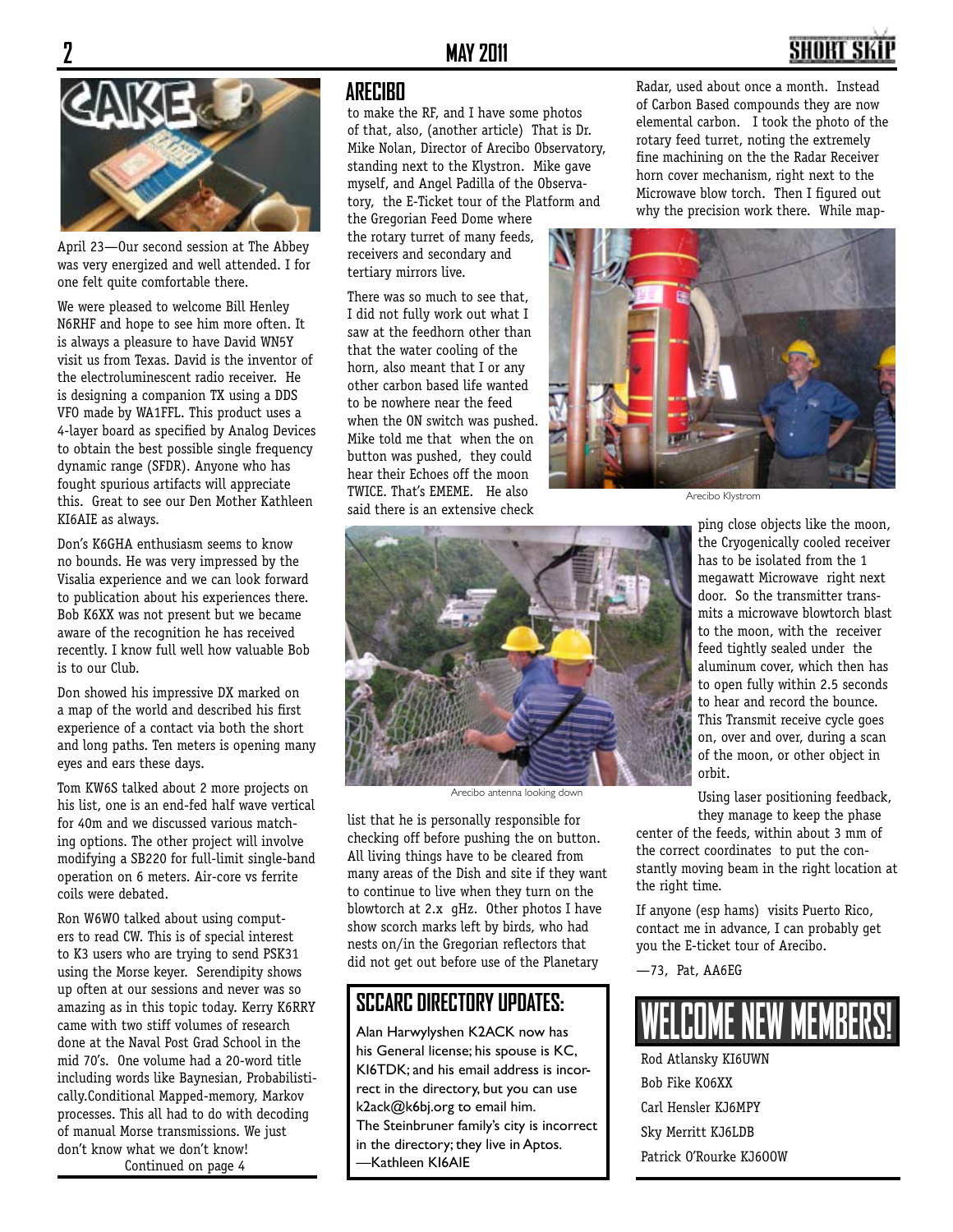# **SHORT SKIP**

#### **DX**

were two of the five presenters who put on some great sharing of knowledge condensed presentations. In fact, during Bob's presentation, Tom and I often glanced at each other as Bob, almost in checklist fashion, answered questions we both wanted to ask from our discussion in the car ride down to Visalia. It occurred to me that maybe being new to DXing is like being a lemming heading for the sea (a group with similar questions and a singular direction)! What a great session.

Friday evening in Visalia generally is followed by "what is there to do in downtown for dinner"? For me it was walking back to Santa Cruz in the 1960's, literally. We walked about a mile around downtown taking in everything from the diagonal nometered parking, neon signs (partly burned out), showcase windows, and a street cruisers atmosphere with car windows open or tops down. The friendly atmosphere of the place prompted me to ask folks where to grab a bite to eat. The consensus on the street was 'The Depot'. This served up a fine dinner in the old Visalia railroad depot.

Saturday morning arrived and I was back at the convention eager to take in the pretentions, show floor of new (and used) equipment, and the chance to talk to vendors, DX folks I had worked in the past few months, and ARRL luminaries. And, all of this fun for the price of admission. Who needs a carnival when you have a candy shop of information and the endless display tables of toys?!? Oh, and did I mention the presentations? Details were shared on DXpeditions (including 'how to' sessions), tools and practices for every event DXing and sessions on improving your antennas, Moon bounce techniques, VHF and 6-meters, and low power HF operation. What a day.

Later that evening, the International DX Convention banquet dinner provided a number of surprises as well. I settled at a table with some of Santa Cruz contingent (10+ at the event not including the Elecraft folks from Aptos).

During the awards program our own local boy made good. Bob Wolbert (K6XX) was awarded the prestigious Jim Maxwell award, for the third time! (The following day I read in ARRL that Bob also was awarded the 2010 ARRL Nov. CW Sweepstakes award for the Pacific Division).



Hooray! Foreign broadcasts are booming in on 40 meters, jumping into the middle of our nets. Hearing the dulcet tones of Japanese women broadcasters once again is a good indication that our ham-friendly sunspots are back. QSYing to 80 meters this AM was no help as east coast operators were booming in also. It appears that "Happy Days Are Here Again" …. as the Depression Era song title goes.

Received an email from my sailing buddy Perry Olson. He and his Hunter 48 Bobby McGee, is about half way to Honolulu. Perry is a ham but uses email for position reports. Says they have been in heavy seas and winds making 5 knots and using his storm trysail only. Worse, his 30" cockpit nav station screen went totally black. His secondary screen is in the cabin at the navigator's table, inconvenient, but workable. Salt spray is no friend of electronic equipment, despite protective neoprene seals. At one time I considered going with Perry as crew. I even borrowed AE6KS Jeff's sextant to practice with. My celestial nav skills were far too rusty to trust, but I have my own hand-held GPS. In the middle of the ocean,

The Jim Maxwell Memorial Award is for the greatest overall contribution to NCCC Sweepstakes effort. http://www.nccc.cc/ awards.html

So you may ask "why DX competitions"? For me, it is as simple as improving your understanding of your radio performance, your antenna and propagation, and most of all your radio skills.

The byproducts of DXing includes:

- Discussion of trends and new technology and its impact on contesting, with a like minded group.

- Improvement of your station's antenna and radio, by pushing the envelope of the technology to capture weak or rare DX locations, to the best of your ability.

- And practice through competing. As you contest you cannot help but improve your

it is always good to know where you are.

Noted with pleasure that Ken Adelman, K6KZA, made the Extra Section of the Santa Cruz Sentinel on April 15th. His photo, as an electric automobile enthusiast, showed him placing his finger on the electrodes of an electric charger station. He was proving that the safety feature works. Wonder if he wet his finger first? I always refrained from bridging contacts with any part of my human body. Heard of a little girl who was teased into putting her tongue on a 9-volt radio battery. She said it wasn't a pleasant experience.

While electric cars are not new, their range is far too limited for practical use. How about getting half way to San Jose and running out of juice?

An interesting insert came with my May issue of Popular Mechanics Magazine. "First Robotics: The After-School Sport That Will Change The World," showed various applications of winning machines. Most boys my age owned an Erector Set, complete with pulleys, girders, holed plates, wheels and an assortment of nuts and bolts. This, with a Tinker Toy set could provide hours of thought-provoking engineering entertainment. My flute-playing friend, Dr. Laura Serbus, is a UCSC biologist. Her lab uses robots to fill hundreds of test tube samples at a time. "We couldn't do that amount of research by hand," she said.

A dozen years ago I paid a visit to KN6VV Al Marconett's home in Scotts Valley. He had built a robot looking like something from NASA or R2D2 of movie fame. Al now works for a company building robots.

radio skills to copy weak signals and pass traffic.

At the beginning I said, "There are always surprises when stepping into the unknown" what surprise me most is what I took away from this year's International DX Convention: inspiration, applicable knowledge, refined techniques, and a sense of the challenge that awaits me. Best of my discoveries included the camaraderie shared by the new and seasoned, young and old, in a spirit of improving your own abilities to compete.

That just left Tom and me the 3 hour trip home to discuss and share what we had learned and plan for what still needs to be done… did I say that trip went by in a blink of an eye?! 73 and good DX.